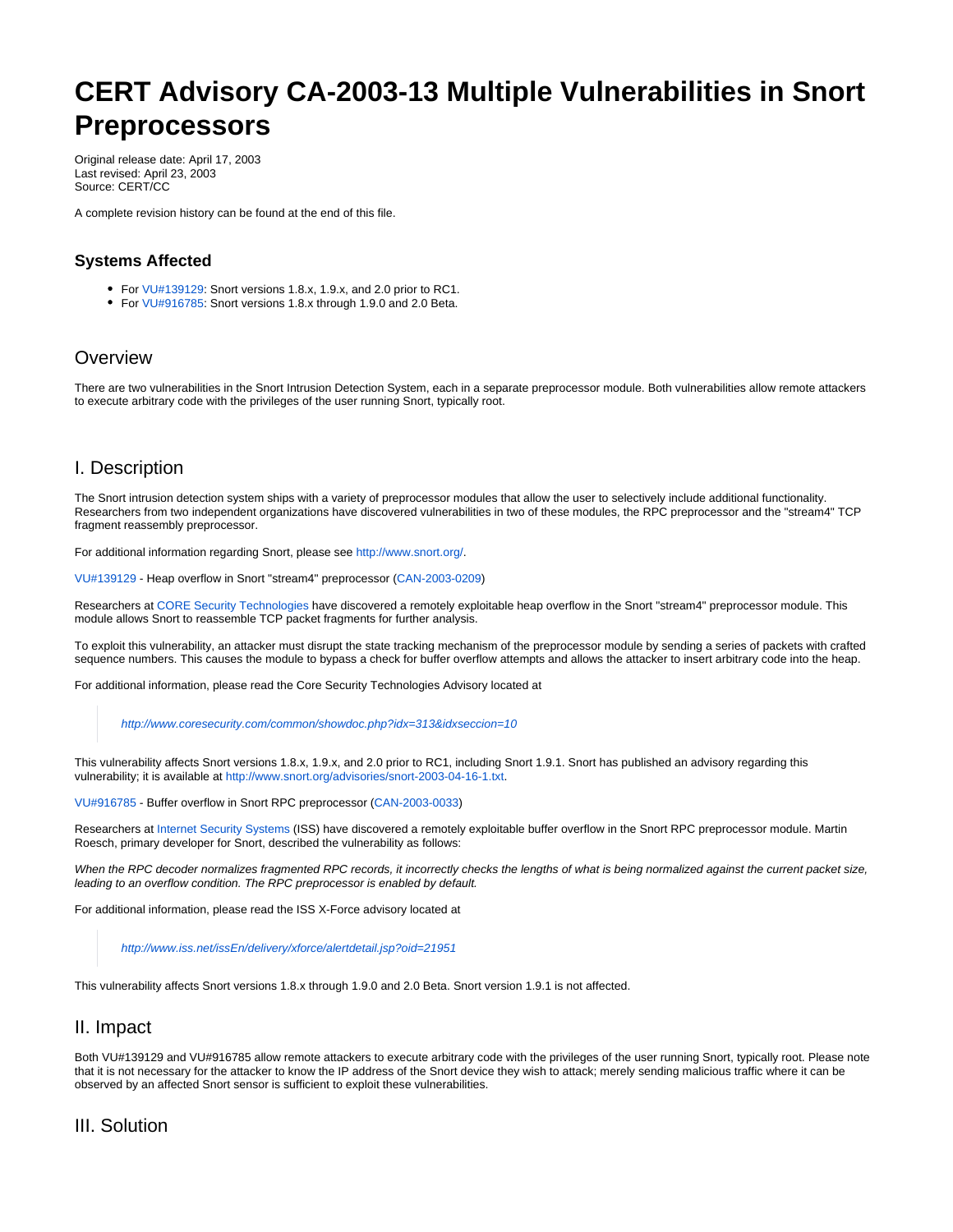## **Upgrade to Snort 2.0**

Both VU#139129 and VU#916785 are addressed in Snort version 2.0, which is available at

<http://www.snort.org/dl/snort-2.0.0.tar.gz>

Binary-only versions of Snort are available from

<http://www.snort.org/dl/binaries>

For information from other vendors that ship affected versions of Snort, please see [Appendix A](#page-1-0) of this document.

## **Disable affected preprocessor modules**

Sites that are unable to immediately upgrade affected Snort sensors may prevent exploitation of this vulnerability by commenting out the affected preprocessor modules in the "snort.conf" configuration file.

To prevent exploitation of VU#139129, comment out the following line:

preprocessor stream4\_reassemble

To prevent exploitation of VU#916785, comment out the following line:

preprocessor rpc\_decode: 111 32771

After commenting out the affected modules, send a SIGHUP signal to the affected Snort process to update the configuration. Note that disabling these modules may have adverse effects on a sensor's ability to correctly process RPC record fragments and TCP packet fragments. In particular, disabling the "stream4" preprocessor module will prevent the Snort sensor from detecting a variety of IDS evasion attacks.

## **Block outbound packets from Snort IDS systems**

<span id="page-1-0"></span>You may be able limit an attacker's capabilities if the system is compromised by blocking all outbound traffic from the Snort sensor. While this workaround will not prevent exploitation of the vulnerability, it may make it more difficult for the attacker to create a useful exploit.

## Appendix A. - Vendor Information

This appendix contains information provided by vendors for this advisory. As vendors report new information to the CERT/CC, we will update this section and note the changes in our revision history. If a particular vendor is not listed below, we have not received their comments.

## **Apple Computer, Inc.**

Snort is not shipped with Mac OS X or Mac OS X Server.

#### **Ingrian Networks**

Ingrian Networks products are not susceptible to VU#139129 and VU#916785 since they do not use Snort.

Ingrian customers who are using the IDS Extender Service Engine to mirror cleartext data to a Snort-based IDS should upgrade their IDS software.

### **NetBSD**

NetBSD does not include snort in the base system.

Snort is available from the 3rd party software system, pkgsrc. Users who have installed net/snort, net/snort-mysql or net/snort-pgsql should update to a fixed version. pkgsrc/security/auditpackages can be used to keep up to date with these types of issues.

#### **Red Hat Inc.**

Not vulnerable. Red Hat does not ship Snort in any of our supported products.

#### **SGI**

SGI does not ship snort as part of IRIX.

#### **Snort**

Snort 2.0 has undergone an external third party professional security audit funded by Sourcefire.